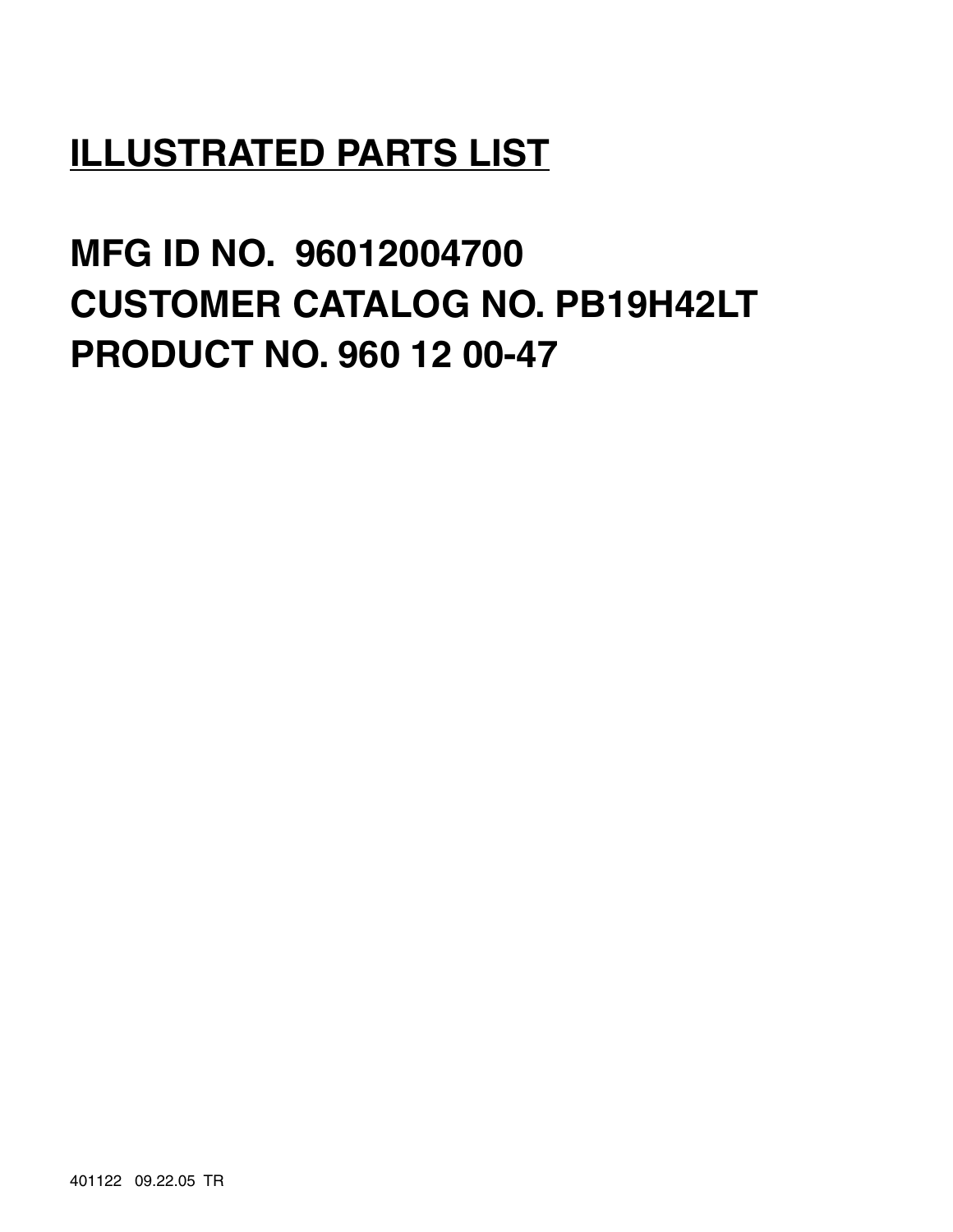### **TRACTOR - - MODEL NUMBER PB19H42LT (96012004700), PRODUCT NO. 960 12 00-47 DECALS**



| 3<br>4<br>6<br>7<br>8<br>9<br>10<br>11 | 193939<br>186164<br>401129<br>170563<br>196067<br>179128<br>172740<br>157140<br>172743 | Decal Oper<br>Decal Hood LH<br>Decal Side Panel Logo<br>Decal Warning, Keep Hand Away<br><b>Decal Replacement Parts</b><br>Decal Deck "B" 42"<br>Decal Fender Logo<br>Decal Fender Danger E/F<br>Decal Ins Strg Whl |
|----------------------------------------|----------------------------------------------------------------------------------------|---------------------------------------------------------------------------------------------------------------------------------------------------------------------------------------------------------------------|
| 12<br>13                               | 173587<br>173589                                                                       | Decal Fend Reflector Rh<br>Decal Fend Reflector Lh                                                                                                                                                                  |
|                                        |                                                                                        |                                                                                                                                                                                                                     |

#### **WHEELS AND TIRES**



| KEY<br>NO. | PART<br>NO. | <b>DESCRIPTION</b>                  |
|------------|-------------|-------------------------------------|
| 1          | 59192       | Cap Valve Tire                      |
| 2          | 65139       | <b>Stem Valve</b>                   |
| 3          | 106222X     | Tire FT 15 x 6 0 - 6 Service        |
| 4          | 59904       | Tube Front (Service Item Only)      |
| 5          |             | 106732X421 Rim Asm 6" front Service |
| 6          | 278H        | Fitting Grease (Front Wheel Only)   |
| 7          | 9040H       | Bearing Flange (Front Wheel nly)    |
| 8          | 106108X421  | Rim Asm 8" rear Service             |
| 9          | 138468      | Tire R T 20 x 8-8 Service           |
| 10         | 7152J       | Tube Rear (Service Item Only)       |
| 11         | 104757X421  | Cap Axle Blk 1 50 x 1 00            |
|            | 144334      | Sealant, Tire (10 oz. Tube)         |

Decal Bat Dan/Psn

- 138311 Decal Handle Lft Height Adjust<br>-- 166960 Decal Bypass

- - 401121 Manual Operator's E&F

16 186163 Decal Hood Rh<br>20 145005 Decal Bat Dan/I

- 179768X428 Pad Footrest LH<br>- - 179769X428 Pad Footrest RH -- 179769X428 Pad Footrest RH<br>-- 138311 Decal Handle Lft

- - 166960 Decal Bypass

- - **401122** Manual Parts

**NOTE:** All component dimensions given in U.S. inches 1 inch =  $25.4 \, \text{mm}$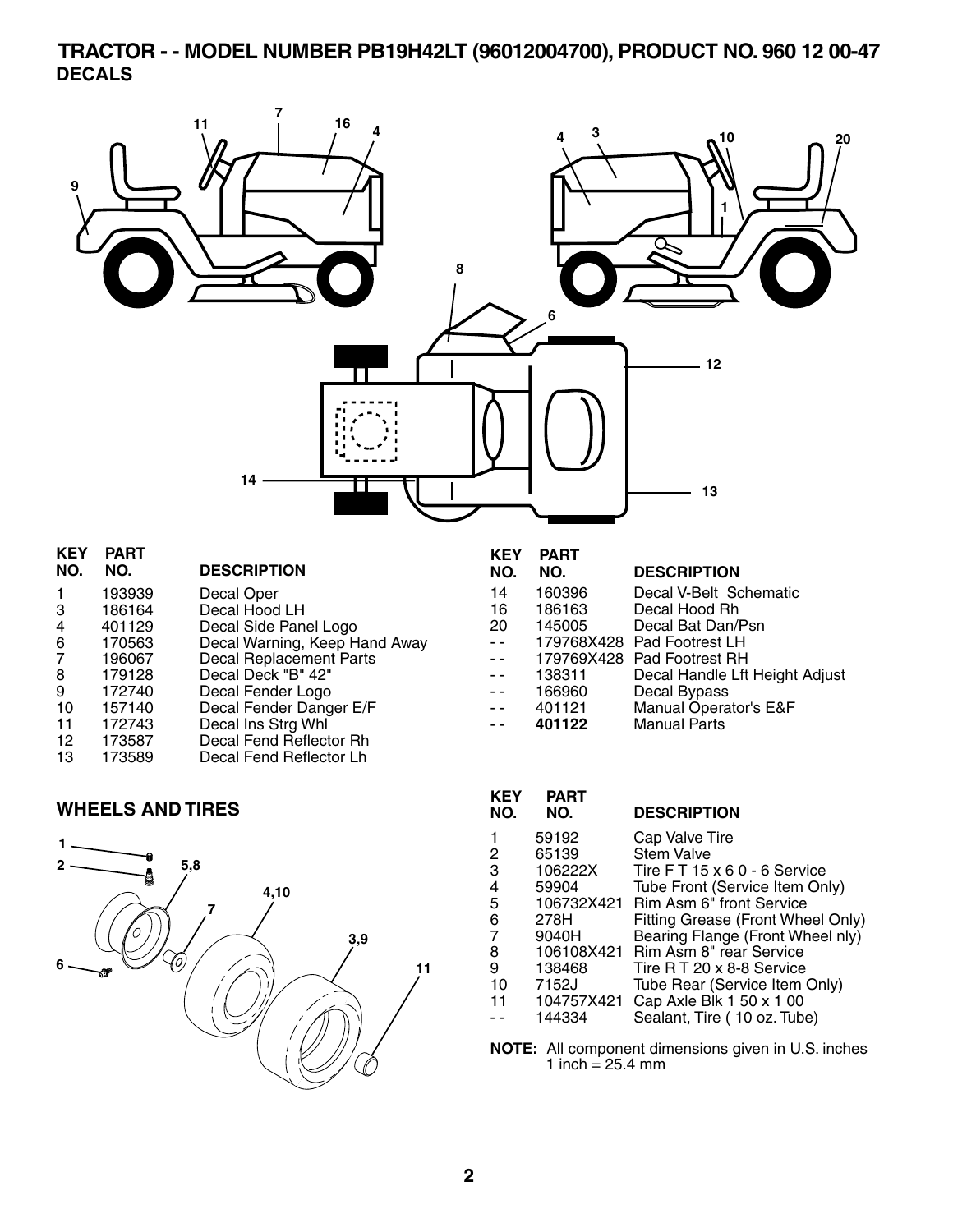### **TRACTOR - - MODEL NUMBER PB19H42LT (96012004700), PRODUCT NO. 960 12 00-47 SCHEMATIC**

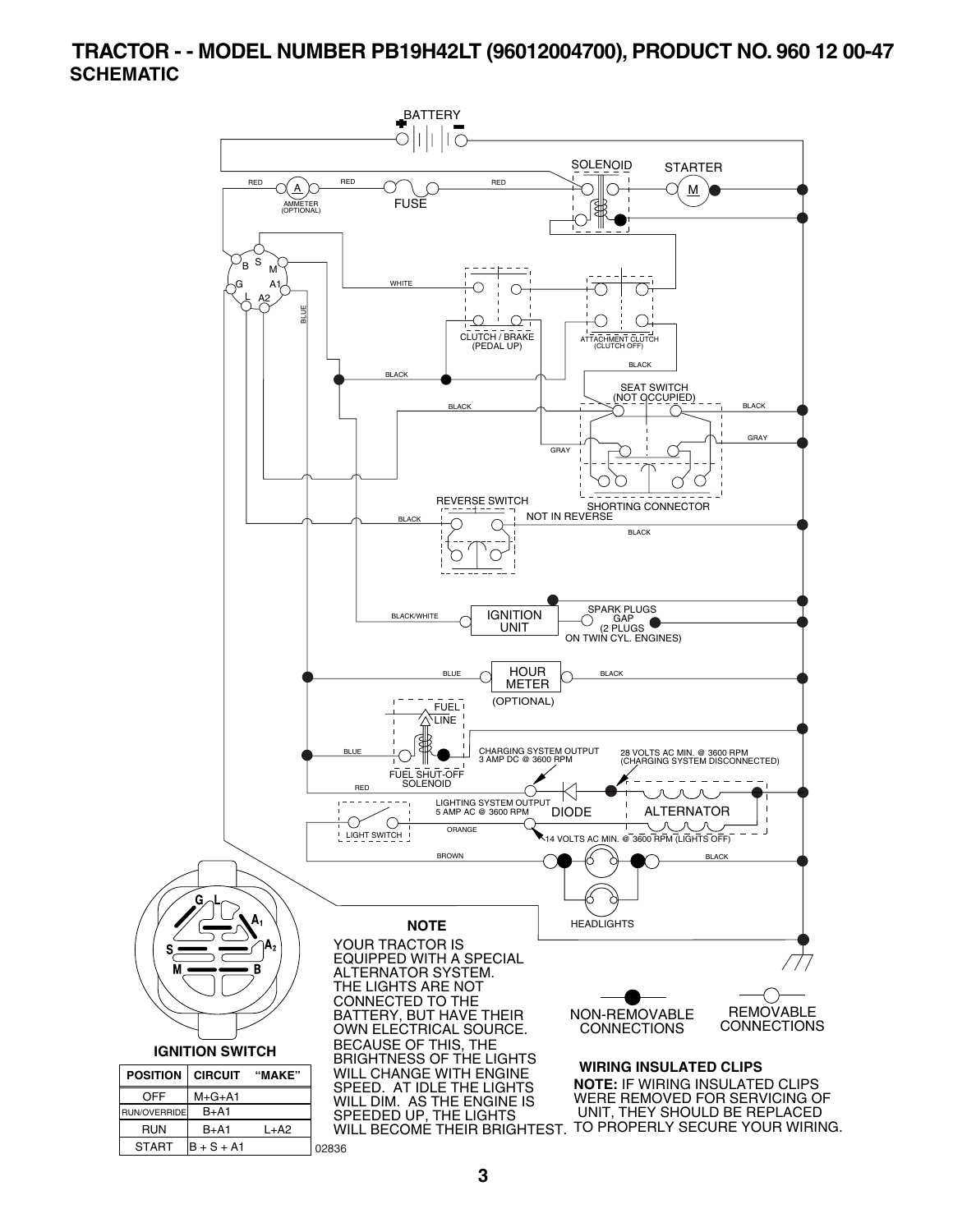**TRACTOR - - MODEL NUMBER PB19H42LT (96012004700), PRODUCT NO. 960 12 00-47 ELECTRICAL** 

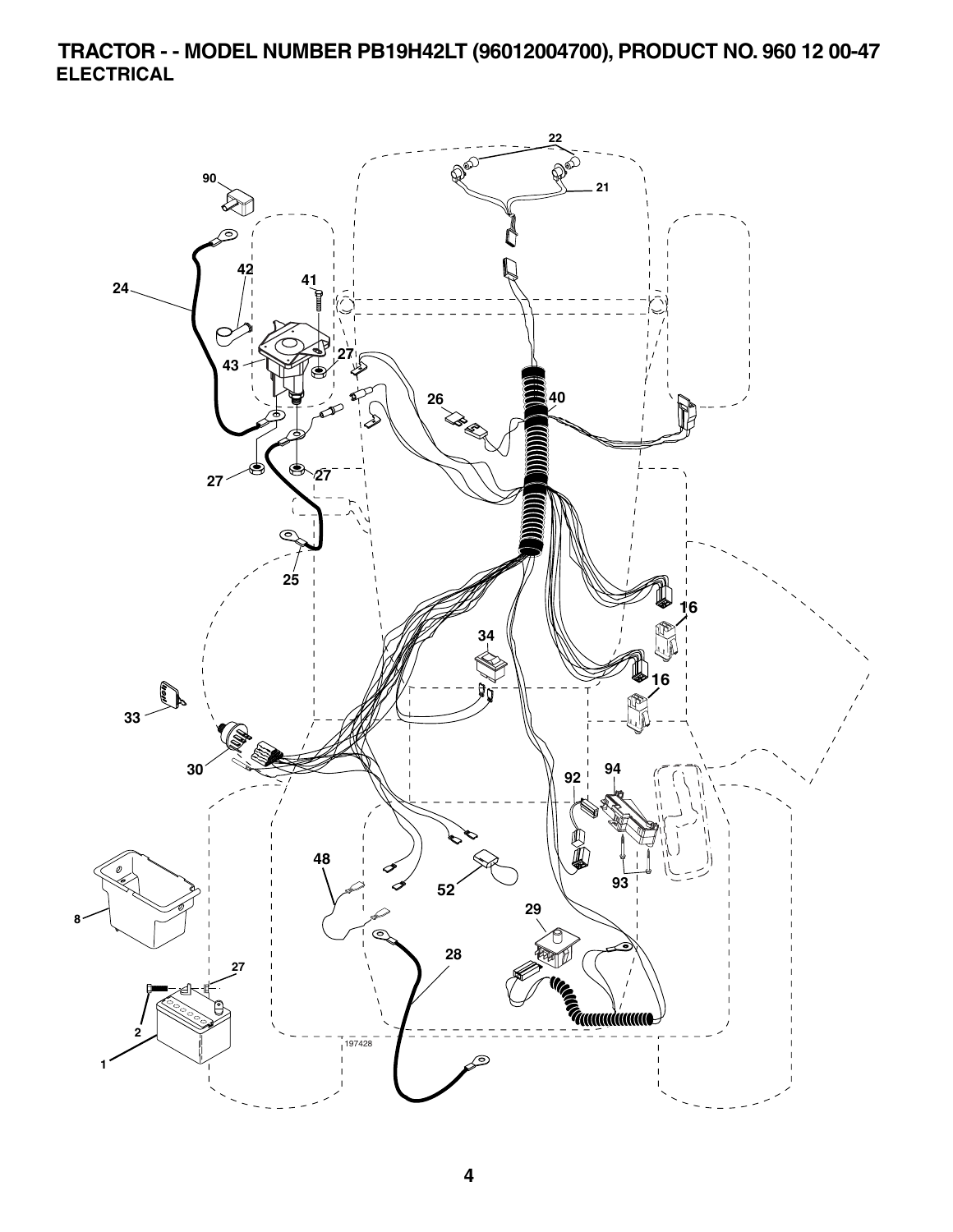# **TRACTOR - - MODEL NUMBER PB19H42LT (96012004700), PRODUCT NO. 960 12 00-47 ELECTRICAL**

| <b>KEY</b><br>NO. | <b>PART</b><br>NO. | <b>DESCRIPTION</b>                    |
|-------------------|--------------------|---------------------------------------|
| 1                 | 163465             | <b>Battery</b>                        |
| 2                 | 74760412           | Bolt Hex Hd 1/4-20 unc x 3/4          |
| 8                 | 176689             | <b>Box Battery</b>                    |
| 16                | 176138             | Switch Interlock                      |
|                   | 21 183759          | Harness Socket Light                  |
| 22                | 4152J              | Bulb, Light # 1156                    |
|                   | 24 4799J           | <b>Cable Battery</b>                  |
|                   | 25 146147          | Cable Battery 6 Ga. Red w/16 wire 44" |
| 26                | 175158             | Fuse                                  |
| 27 —              | 73510400           | Nut Keps Hex 1/4-20 unc               |
|                   | 28 4207J           | Cable Ground 12" Blk 6 Ga.            |
| 29                | 192749             | <b>Switch Seat</b>                    |
| 30                | 193350             | Switch Ign                            |
|                   | 33 140401          | Key Ign Molded Generic                |
| 34 —              | 110712X            | Switch Light/Reset                    |
|                   | 40 197428          | Harness Ign                           |
|                   | 41 71110408        | Bolt Fin Hex 1/4-20 unc x 1/2         |
| 42                | 131563             | <b>Cover Terminal Red</b>             |
| 43                | 192507             | Solenoid                              |
| 48                | 140844             | Adapter Ammeter                       |
| 52                | 141940             | Protection Loop                       |
| 90 —              | 180449             | Cover Terminal                        |
| 92                | 196615             | Harness Pigtail                       |
| 93                | 192540             | Screw Plastite 10-14 x 2.0            |
| 94                | 191834             | Module Reverse ROS                    |

**NOTE:** All component dimensions given in U.S. inches 1 inch  $= 25.4$  mm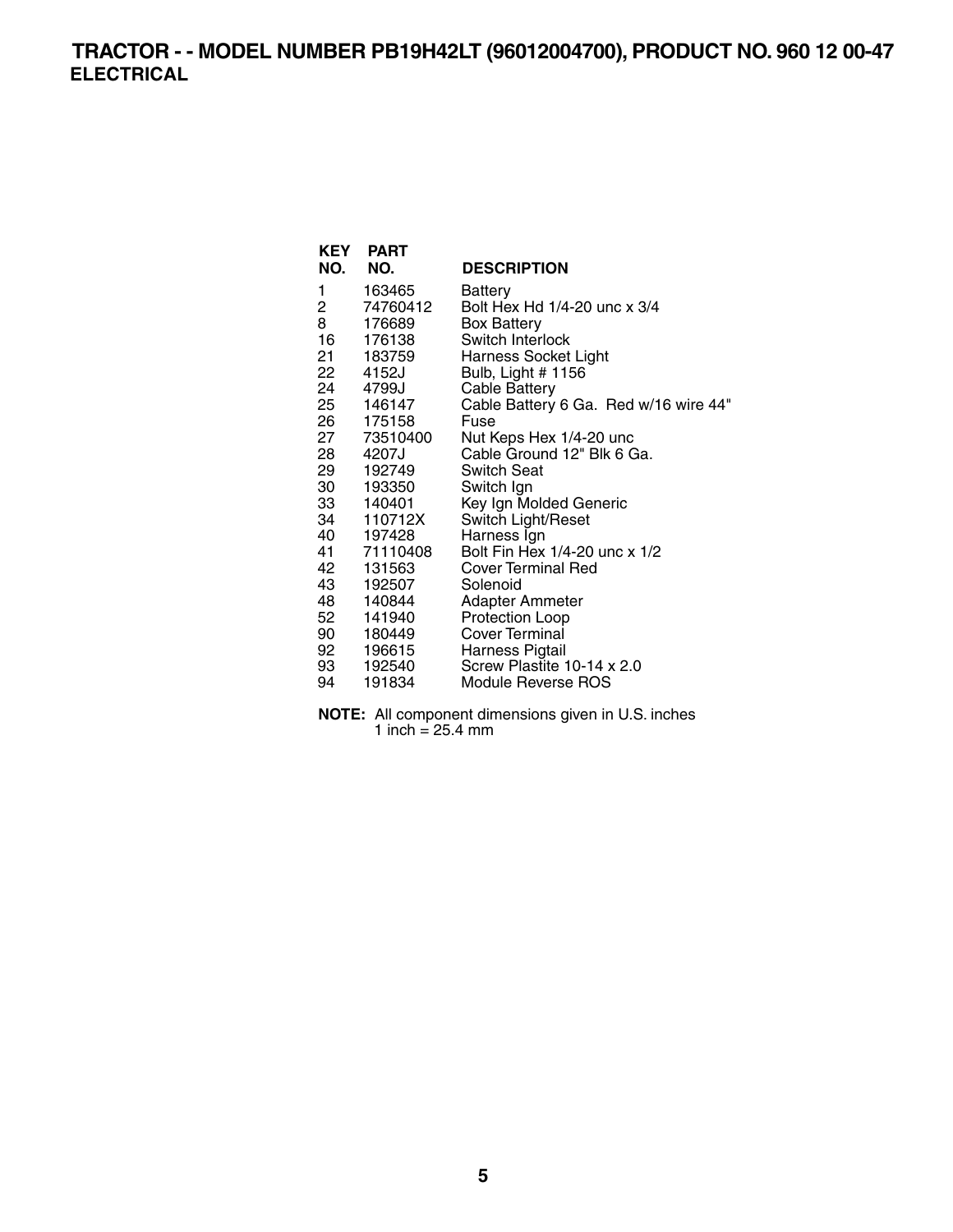**TRACTOR - - MODEL NUMBER PB19H42LT (96012004700), PRODUCT NO. 960 12 00-47 CHASSIS** 

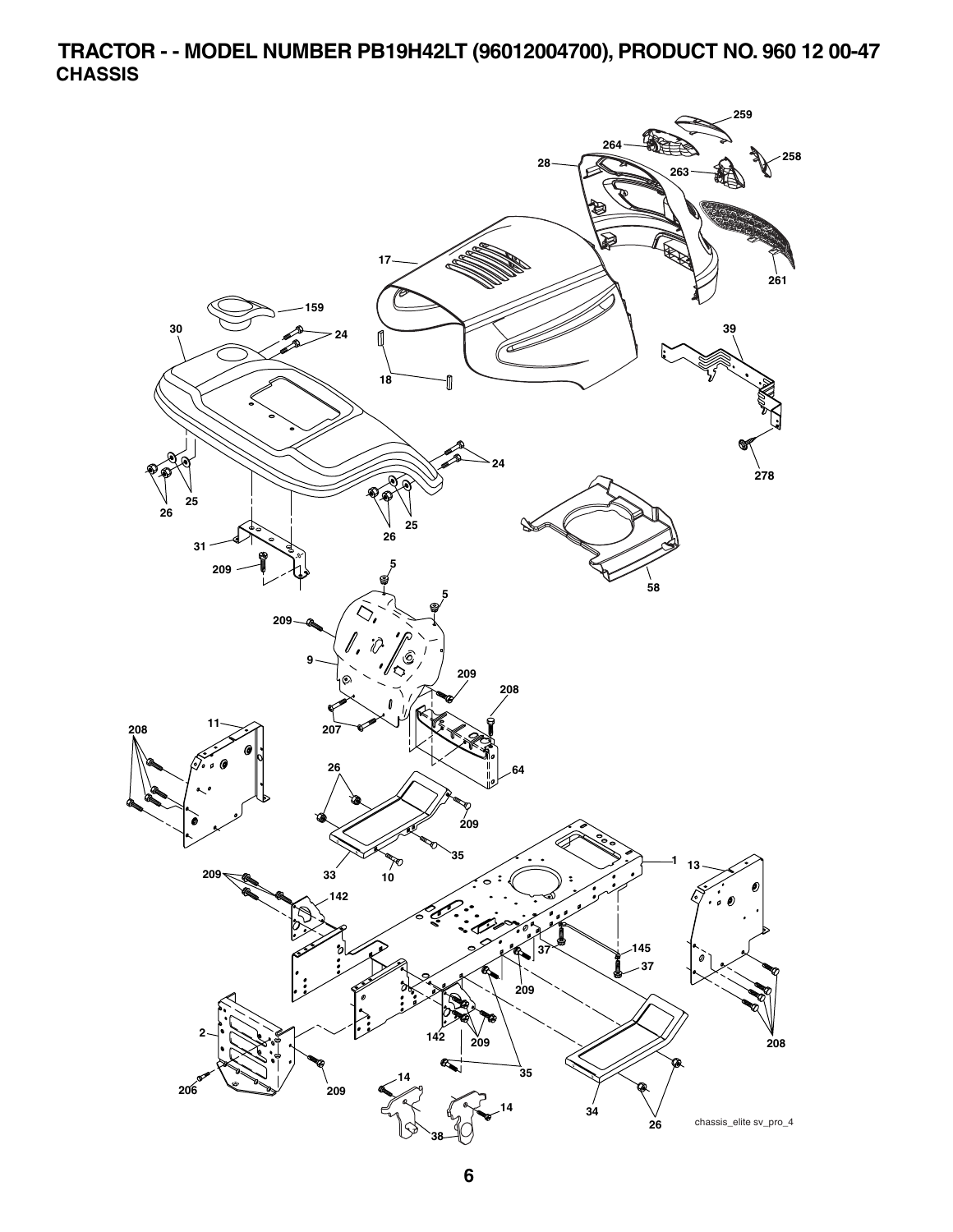**TRACTOR - - MODEL NUMBER PB19H42LT (96012004700), PRODUCT NO. 960 12 00-47 CHASSIS** 

| <b>KEY</b><br>NO. | <b>PART</b><br>NO.          | <b>DESCRIPTION</b>                                      |
|-------------------|-----------------------------|---------------------------------------------------------|
| 1                 | 174619                      | Chassis                                                 |
| 2                 | 176554                      | Drawbar                                                 |
| 5                 | 155272                      | <b>Bumper Hood/Dash</b>                                 |
| 9                 | 193510X010 Dash P/L         |                                                         |
| 10                | 72140608                    | Bolt Carriage 3/8-16 x 1                                |
| 11                | 174996                      | Panel Dash Lh                                           |
| 13                |                             | 179174X010 Panel Dash Rh                                |
| 14                | 17490608                    | Screw Thdrol 3/8-16 x 1/2                               |
| 17                | 183393X428 Hood             |                                                         |
| 18                | 184921                      | <b>Bumper Hood</b>                                      |
| 24                | 74780616                    | Bolt Fin Hex 3/8-16 unc x 1 Gr. 5                       |
| 25                | 19131312                    | Washer 13/32 x 13/16 x 12 Ga.                           |
| 26                | 73800600                    | Nut Lock Hex W/Ins 3/8-16 unc                           |
| 28                | 183828                      | Grille/Lens Asm (Includes Nos. 258, 259, 261, 263, 264) |
| 30<br>31          | 192528X428 Fender<br>136619 | <b>Bracket Fender</b>                                   |
| 33                | 179716X428 Footrest LH      |                                                         |
| 34                | 179717X428 Footrest RH      |                                                         |
| 35                | 72110606                    | Bolt RDHD SHT SQNK 3/8-16 x 3/4                         |
| 37                | 17490508                    | Screw Thdrol 6/16-18 x 1/2 TYT                          |
| 38                | 175710                      | <b>Bracket Asm Pivot Mower Rear</b>                     |
| 39                | 174714                      | <b>Bracket Pivot</b>                                    |
| 58                | 184322                      | Duct Air                                                |
| 64                | 154798                      | Dash Lower STLT                                         |
| 142               | 175702                      | <b>Plate Reinforcement STLT</b>                         |
| 145               | 156524                      | Rod Pivot Chassis/Hood                                  |
| 159               | 169473X428 Cupholder        |                                                         |
| 206               | 170165                      | Bolt Shoulder 5/16-18                                   |
| 207               | 17670508                    | Screw Thdrol 5/16-18 x 1/2                              |
| 208               | 17670608                    | Screw Thdrol 3/8-16 x 1/2                               |
| 209               | 17000612                    | Screw Hexwsh Thdr 3/8-16 x 3/4                          |
| 258               |                             | 183835X599 Lens Grille Pro RH                           |
| 259               |                             | 183834X599 Lens Grille Pro LH                           |
| 261               | 183829X428 Insert Grille    |                                                         |
| 263               | 183833                      | <b>Bezel Grille RH</b>                                  |
| 264               | 183832                      | <b>Bezel Grille LH</b>                                  |
| 278               | 191611                      | Screw 10 x 3/4 Single Lead Hex                          |
| $ -$              | 5479J                       | Plug BTN BIK                                            |
| ۰.                | 187801                      | <b>Plug Dome Plastic</b>                                |

| <b>NOTE:</b> All component dimensions given in U.S. inches |
|------------------------------------------------------------|
| 1 inch = $25.4 \text{ mm}$                                 |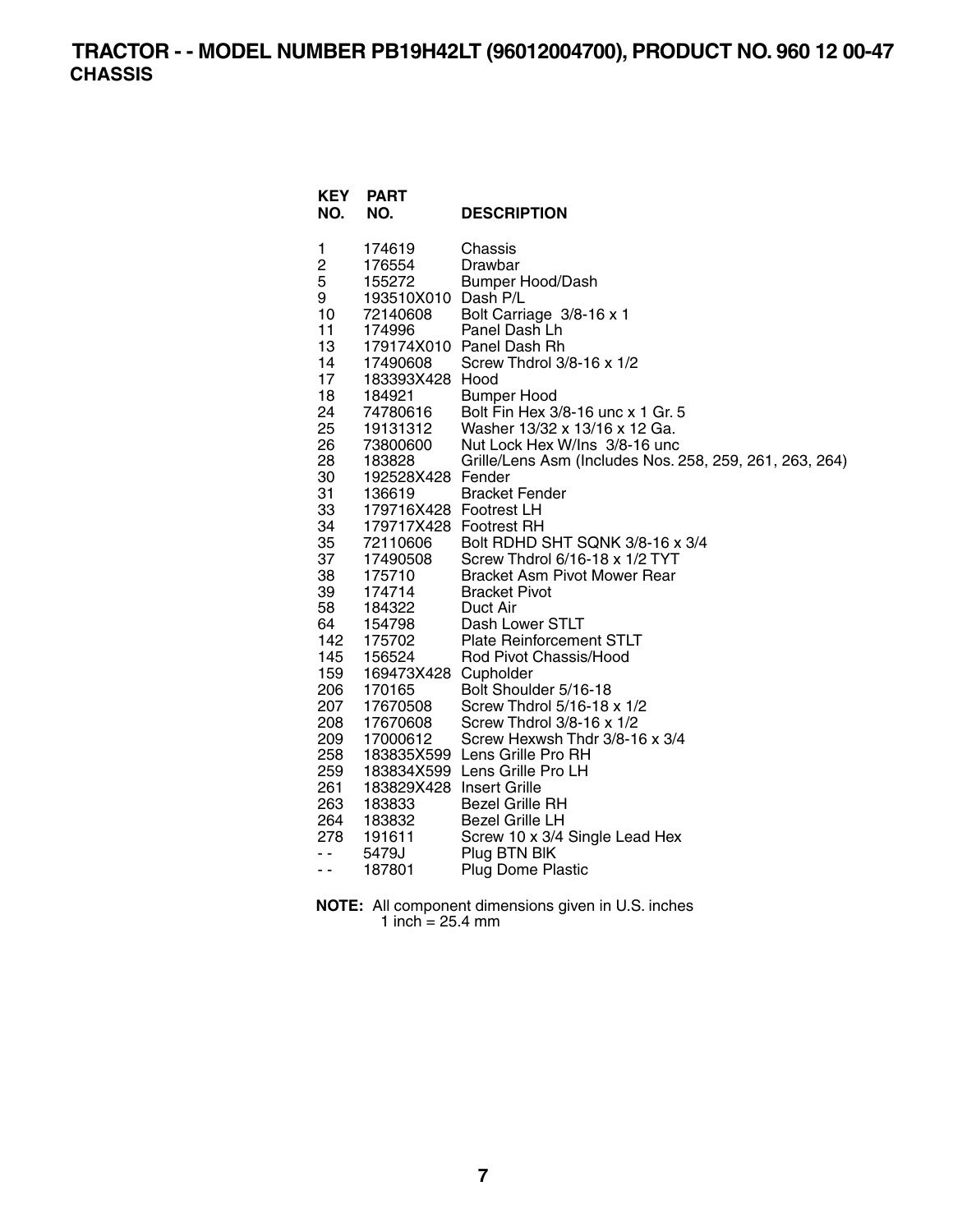**TRACTOR - - MODEL NUMBER PB19H42LT (96012004700), PRODUCT NO. 960 12 00-47 DRIVE** 

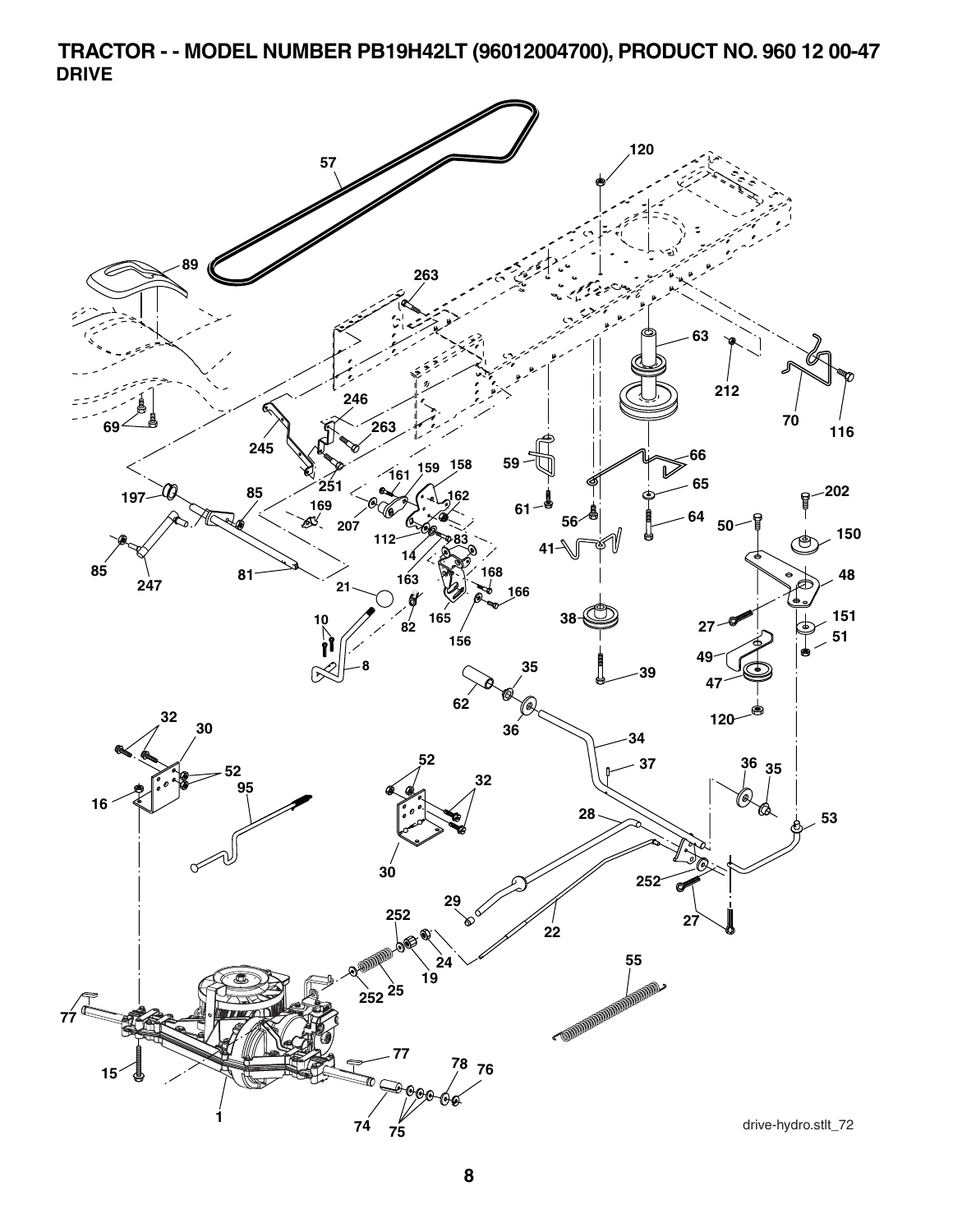### **TRACTOR - - MODEL NUMBER PB19H42LT (96012004700), PRODUCT NO. 960 12 00-47 DRIVE**

| KEY<br>NO. | PART<br>NO. | <b>DESCRIPTION</b>                   |
|------------|-------------|--------------------------------------|
| 1          |             | Transaxle Hydro Gear 314-0510        |
| 8          | 192706      | <b>Rod Shift</b>                     |
| 10         | 76020416    | Pin Cotter 1/8 x 1 CAD               |
| 14         | 10040400    | Washer Lock Hvy Helical              |
| 15         | 74490544    | Bolt, Hex FLGHD 5/16-18 Gr. 5        |
| 16         | 73800500    | Nut Lock Hex W/Ins 5/16-18 unc       |
| 19         | 73800600    | Nut Lock Hex W/Wsh 3/8-16 unc        |
| 21         | 140845      | Knob, Round 1/2-13                   |
| 22         | 169498      | Rod, Brake Hydro                     |
| 24         | 73350600    | Nut                                  |
| 25         | 106888X     | Spring, Brake Rod                    |
| 26         | 19131316    | Washer                               |
| 27         | 76020412    | Pin Cotter 1/8 x 3/4 CAD.            |
| 28         | 175765      | Rod, Parking Brake                   |
| 29         | 71673       | Cap, Parking Brake                   |
| 30         | 169592      | Bracket, Transaxle                   |
| 32         | 74760512    | Bolt Hex Hd 5/16-18 unc x 3/4        |
| 34         | 175578      | Shaft, Foot Pedal                    |
| 35         | 120183X     | Bearing, Nylon                       |
| 36         | 19211616    | Washer                               |
| 37         | 1572H       | Pin, Roll                            |
| 38         | 179114      | Pulley, Composite                    |
| 39         | 72110622    | Bolt Rdhd 3/8-16 unc x 2-3/4 Gr. 5   |
| 41         | 175556      | Keeper, Belt Idler                   |
| 47         | 127783      | Pulley, Idler, V-Groove              |
| 48         | 154407      | <b>Bellcrank Clutch Grnd Drv STL</b> |
| 49         | 123205X     | Retainer, Belt                       |
| 50         | 72110612    | Bolt Carr Sh 3/8-16 x 1-1/2 Gr. 5    |
| 51         | 73680600    | Nut Crownlock 3/8-16 unc             |
| 52         | 73680500    | Nut Crownlock 5/16-18 unc            |
| 53         | 199652      | Link, Clutch                         |
| 55         | 105709X     | Spring, Return, Clutch               |
| 56         | 17060620    | Screw 3/8-16 x 1-1/4                 |
| 57         | 140294      | V-Belt, Ground Drive                 |
| 59         | 169691      | Keeper, Center Span                  |
| 61         | 17120614    | Screw 3/8-16 x .875                  |
| 62         | 8883R       | Cover, Pedal                         |
| 63         | 175410      | Pulley, Engine                       |
| 64         | 173937      | Bolt Hex 7/16-20 x 4 x Gr. 5-1.5 Thr |
| 65         | 10040700    | Washer                               |

| <b>KEY</b><br>NO.                                                                                                                                                                                                                                            | <b>PART</b><br>NO.                                                                                                                                                                                                                                                                                                                                                                                                                 | <b>DESCRIPTION</b>                                                                                                                                                                                                                                                                                                                                                                                                                                                                                                                                                                                                                                                                                                                                                                                                                                                                                                                                                                                                                                                           |
|--------------------------------------------------------------------------------------------------------------------------------------------------------------------------------------------------------------------------------------------------------------|------------------------------------------------------------------------------------------------------------------------------------------------------------------------------------------------------------------------------------------------------------------------------------------------------------------------------------------------------------------------------------------------------------------------------------|------------------------------------------------------------------------------------------------------------------------------------------------------------------------------------------------------------------------------------------------------------------------------------------------------------------------------------------------------------------------------------------------------------------------------------------------------------------------------------------------------------------------------------------------------------------------------------------------------------------------------------------------------------------------------------------------------------------------------------------------------------------------------------------------------------------------------------------------------------------------------------------------------------------------------------------------------------------------------------------------------------------------------------------------------------------------------|
| 66<br>69<br>70<br>71<br>73<br>74<br>75<br>76<br>77<br>78<br>81<br>82<br>83<br>84<br>89<br>95<br>96<br>112<br>116<br>120<br>150<br>151<br>156<br>158<br>159<br>161<br>162<br>163<br>165<br>166<br>168<br>169<br>197<br>198<br>199<br>200<br>202<br>212<br>263 | 154778<br>142432<br>134683<br>169183<br>169182<br>137057<br>121749X<br>12000001<br>123583X<br>121748X<br>165596<br>165711<br>19171216<br>169594<br>192056X428<br>170201<br>4497H<br>19091210<br>72140608<br>73900600<br>175456<br>19133210<br>166002<br>165589<br>183900<br>72140406<br>73680400<br>74780416<br>165623<br>17490510<br>165492<br>165580<br>169613<br>169593<br>169612<br>72140508<br>72110614<br>145212<br>17000612 | Keeper Belt Engine<br>Screw Hex Wsh Hi-Lo 1/4-1/2 unc<br><b>Guide Belt</b><br>Strap Torque LH<br><b>Strap Torque RH</b><br>Spacer, Axle<br>Washer 25/32 x 1-1/4 x 16 Ga.<br>E-Ring<br>Key, Square<br>Washer 25/32 x 1-5/8 x 16 Ga.<br>Shaft Asm. Cross Hydro<br>Spring Torsion T/A<br>Washer 17/32 x 3/4 x 16 Ga.<br>Link Trans.<br>Console, Shift<br>Disconnect Asm. Rod Bypass<br>Retainer Spring 1" Zinc/Cad<br>Washer 9/32 x 3/4 x 10 Ga.<br>Bolt RDHD SQNK 3/8-16 unc x 1<br>Nut Lock Flg 3/8-16 unc<br><b>Spacer Retainer</b><br>Washer 13/32 x 2 x 10 Ga.<br>Washer Srrted 5/16 ID x 1.125<br><b>Bracket Shift Mount</b><br><b>Hub Shift</b><br>Bolt Rdhd Sqnk 1/4-20 x 3/4 Gr. 5<br>Nut Crownlock 1/4-20 unc<br>Bolt Hex Fin 1/4-20 unc x 1 Gr. 5<br><b>Bracket Pivot Lever</b><br>Screw 5/16-18 x 5/8<br>Bolt Shoulder 5/16-18 x .561<br>Plate Fastening Lt<br>Nyliner Snap-In 5/8" ID<br>105. Washer Nyl 7/8 ID x<br><b>Bolt Shoulder</b><br>Bolt Carr. 5/16-18 x 1<br>Bolt Carr Sh 3/8-16 x 1-3/4 Gr. 5<br>Nut Hex flange Lock<br>Screw Hex Wsh Thdr 3/8-16 x 3/4 |
|                                                                                                                                                                                                                                                              |                                                                                                                                                                                                                                                                                                                                                                                                                                    |                                                                                                                                                                                                                                                                                                                                                                                                                                                                                                                                                                                                                                                                                                                                                                                                                                                                                                                                                                                                                                                                              |

**NOTE:** All component dimensions given in U.S. inches 1 inch = 25.4 mm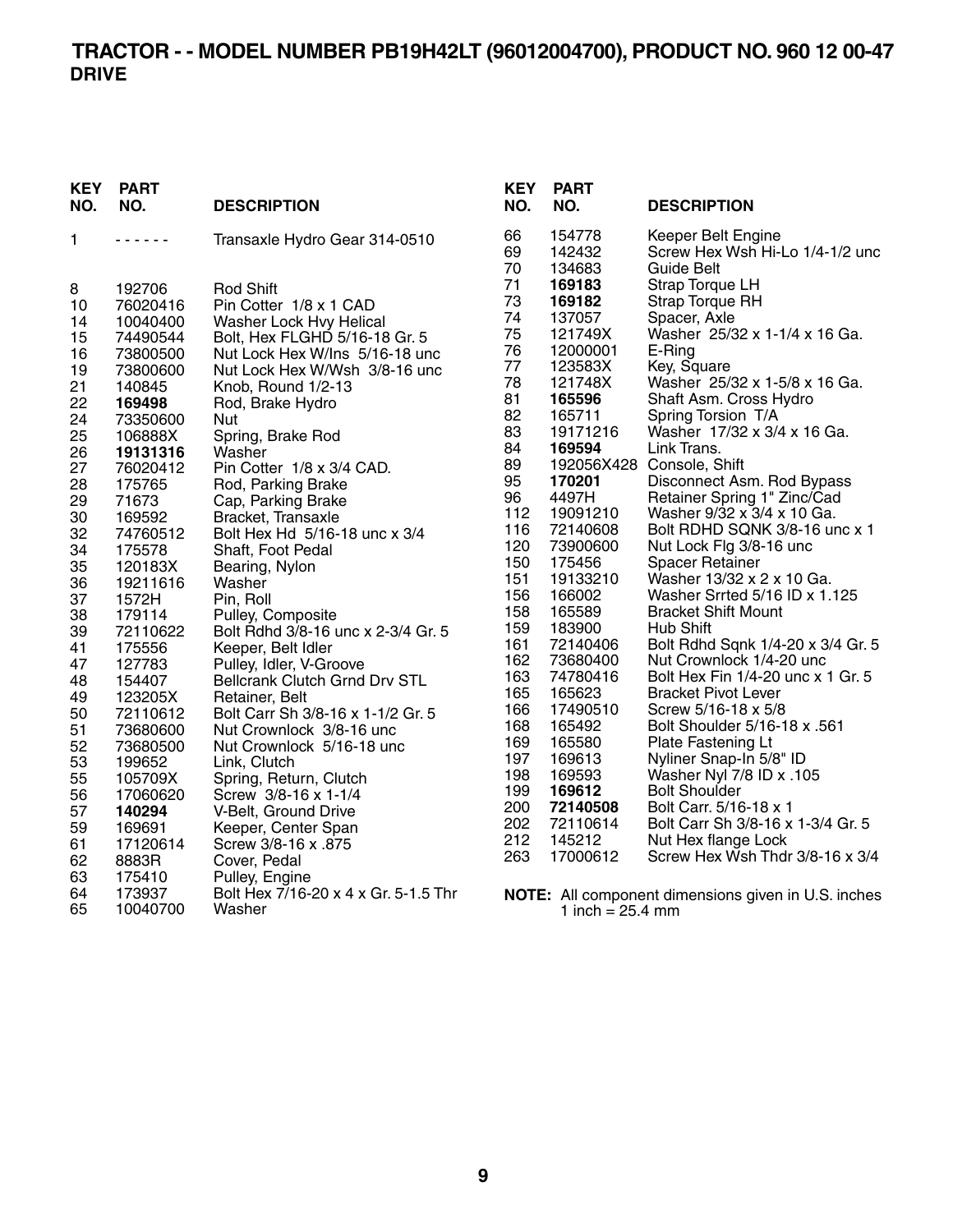**TRACTOR - - MODEL NUMBER PB19H42LT (96012004700), PRODUCT NO. 960 12 00-47 STEERING ASSEMBLY** 



steering\_pl.lt\_57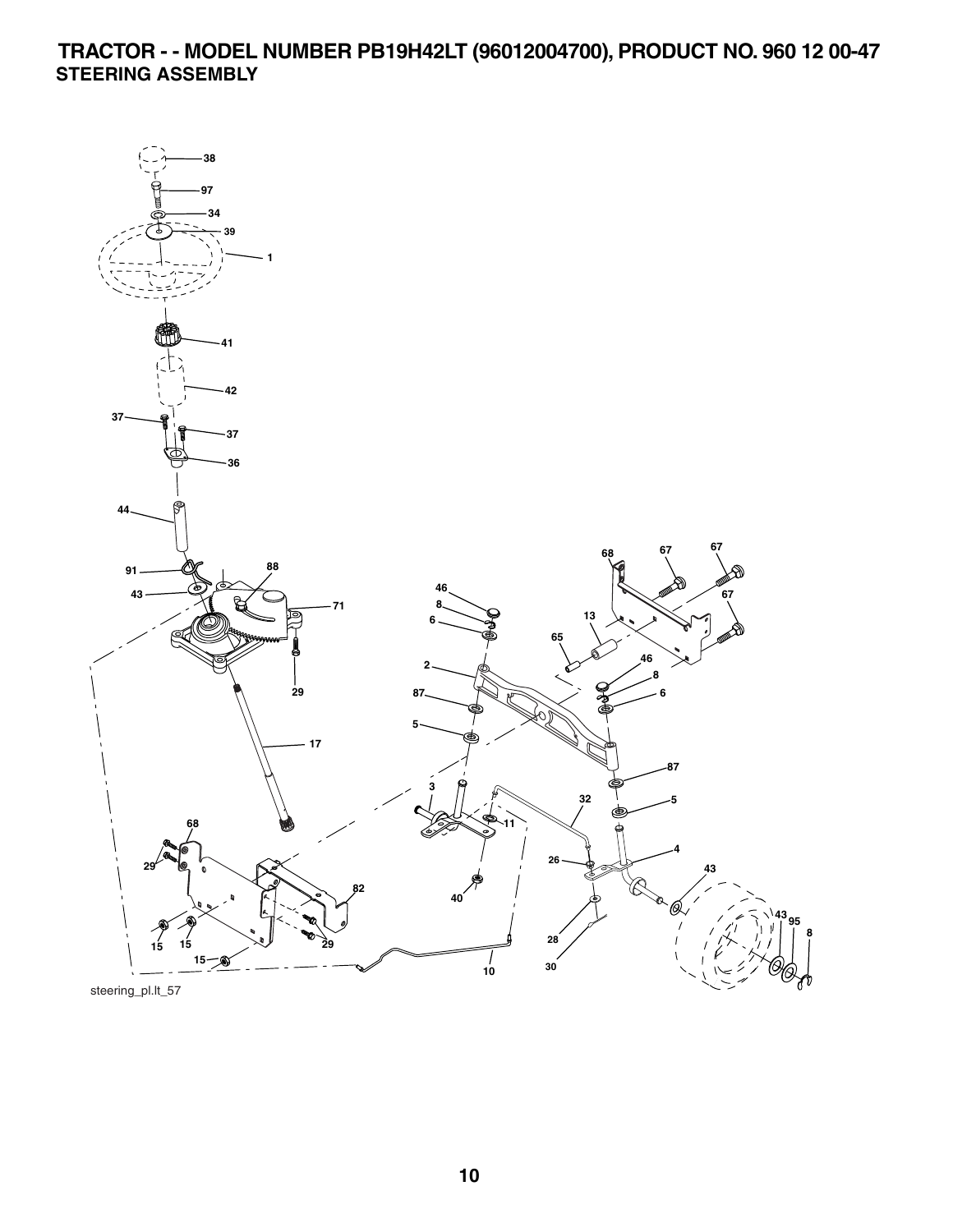**TRACTOR - - MODEL NUMBER PB19H42LT (96012004700), PRODUCT NO. 960 12 00-47 STEERING ASSEMBLY** 

| <b>KEY</b><br>NO. | <b>PART</b><br>NO.  | <b>DESCRIPTION</b>                                        |
|-------------------|---------------------|-----------------------------------------------------------|
| 1                 |                     | 186093X428 Wheel Steering                                 |
| $\overline{c}$    | 184706              | Axle Asm                                                  |
| 3                 | 169840              | Spindle Asm LH                                            |
| 4                 | 169839              | Spindle Asm RH                                            |
| 5                 | 6266H               | Bearing Race Thrust Harden                                |
| 6                 | 121748X             | Washer 25/32 x 1-5/8 x 16 Ga.                             |
| 8                 | 12000029            | Ring Klip #t5304-75                                       |
| 10                | 175121              | Link Drag                                                 |
| 11                | 10040600            | Washer Lock Hvy Hlcl Spr 3/8                              |
| 13                | 136518              | Spacer Brg Axle Front                                     |
| 15                | 145212              | Nut Hex Flange Lock                                       |
| 17<br>26          | 190753              | Shaft Asm Steering                                        |
| 28                | 126847X<br>19131416 | <b>Bushing Link Drag</b><br>Washer 13/32 x 7/8 x 16 Ga.   |
| 29                | 17000612            | Screw 3/8-16 x .75                                        |
| 30                | 76020412            | Pin Cotter 1/8 x 3/4                                      |
| 32                | 192757              | Rod Tie                                                   |
| 34                | 10040500            | Washer Lock Hvy Hlcl Spr 5/16                             |
| 36                | 155099              | <b>Bushing Strg</b>                                       |
| 37                | 152927              | <b>Screw</b>                                              |
| 38                | 186095X428          | Insert Cap Strg Wh                                        |
| 39                | 19113812            | Washer 11/32 ID x 2-3/8 OD 12 Ga.                         |
| 40                | 73540600            | Crownlock nut                                             |
| 41                | 186737              | <b>Adaptor Wheel Strg</b>                                 |
| 42                | 145054X428          | Boot Steering Dash                                        |
| 43                | 121749X             | Washer 25/32 x 1 1/4 x 16 Ga.                             |
| 44                | 190752              | <b>Extension Steering Shaft</b>                           |
| 46                | 121232X             | Cap Spindle Fr Top Blk                                    |
| 65                | 160367              | Spacer Brace Axle                                         |
| 67                | 72110618            | Bolt RDHD SQNK 3/8-16 x 2 1/4                             |
| 71                | 175146              | <b>Steering Asm</b>                                       |
| 68                | 169827              | Axle, Brace                                               |
| 82                | 199978              | <b>Bracket Susp Chassis Front</b>                         |
| 87                | 173966              | Washer Flat .781 x 1 1/2 x .14                            |
| 88<br>91          | 175118<br>175553    | Bolt Shoulder 7/16-20 unc                                 |
| 95                | 188967              | <b>Clip Steering</b><br>Washer Harden .739 x 1.637 x .060 |
| 97                | 74780564            | Bolt 5/16-18 unc x 4" L Gr. 5                             |
|                   |                     |                                                           |

| NOTE: All component dimensions given in U.S. inches |  |  |
|-----------------------------------------------------|--|--|
| 1 inch = $25.4 \text{ mm}$                          |  |  |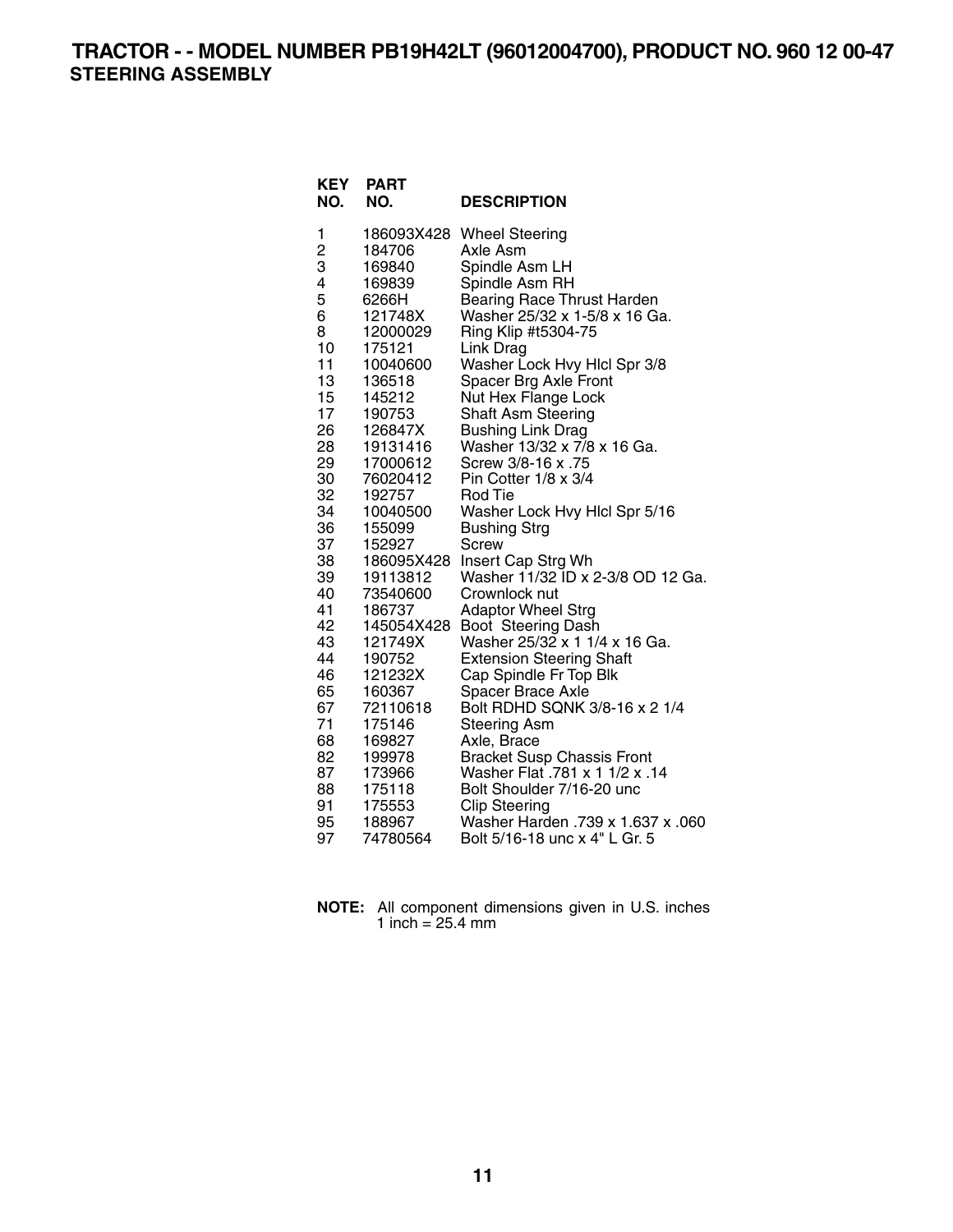**TRACTOR - - MODEL NUMBER PB19H42LT (96012004700), PRODUCT NO. 960 12 00-47 SEAT ASSEMBLY** 



```
seat_lt.knob_13
```

| <b>PART</b><br>NO. | <b>DESCRIPTION</b>             | <b>KEY</b><br>NO.        | <b>PART</b><br>NO. | <b>DESCRIPTION</b>                                  |
|--------------------|--------------------------------|--------------------------|--------------------|-----------------------------------------------------|
| 188712             | Seat                           | 13                       | 121248X            | Bushing Snap Blk Nyl 50 ld                          |
| 140551             | Bracket Pivot Seat 8 720       | 14                       | 72050412           | Bolt Rdhd Sqnk 1/4-20 x 1-1/2                       |
| 71110616           | Bolt Fin Hex 3/8-16 unc x 1    | 15                       | 134300             | Spacer Split 28x 88                                 |
| 19131610           | Washer 13/32 x 1 x 10 Ga.      | 16                       | 121250X            | Spring Cprsn                                        |
| 145006             | Clip Push-In                   | 17                       | 123976X            | Nut Lock 1/4 Lge Flg Gr. 5 Zinc                     |
| 73800600           | Nut Hex w/Ins. 3/8-16 unc      | 21                       | 171852             | Bolt Shoulder 5/16-18 unc                           |
| 124181X            | Spring Seat Cprsn 2 250 Blk Zi | 22                       | 73800500           | Nut Hex Lock W/Ins 5/16-18                          |
| 17000616           |                                | 24                       | 19171912           | Washer 17/32 x 1-3/16 x 12 Ga.                      |
| 19131614           | Washer 13/32 x 1 x 14 Ga.      | 25                       | 127018X            | Bolt Shoulder 5/16-18 x 62                          |
| 195530             | Pan Seat                       |                          |                    |                                                     |
| 166369             | Knob Seat                      |                          |                    | NOTE: All component dimensions given in U.S. inches |
| 174648             | <b>Bracket Mounting Switch</b> |                          |                    |                                                     |
|                    |                                | Screw 3/8-16 x 1.5 Smgml |                    | 1 inch = $25.4$ mm                                  |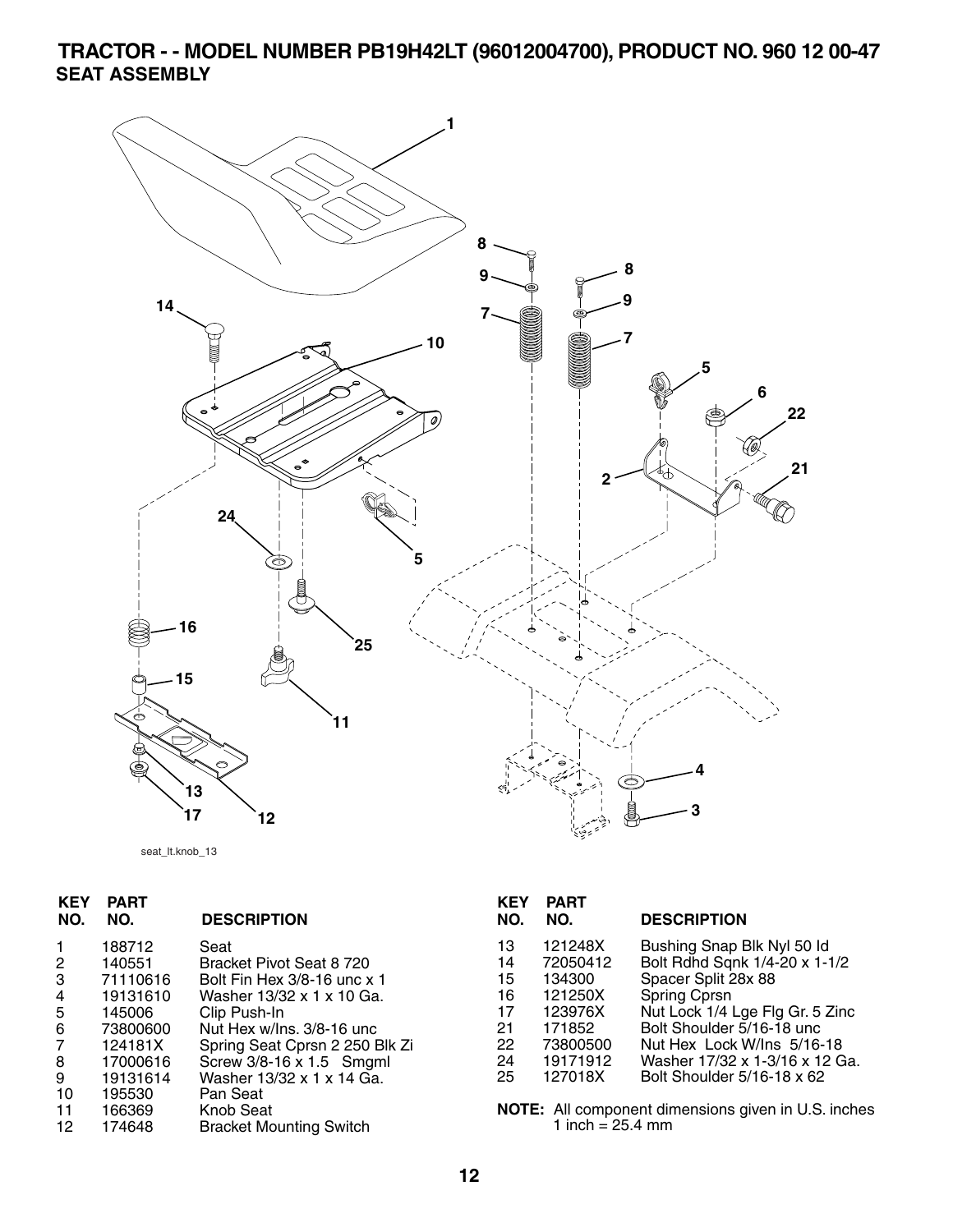**TRACTOR - - MODEL NUMBER PB19H42LT (96012004700), PRODUCT NO. 960 12 00-47 ENGINE** 



38 181654 Plug Drain Oil Easy<br>44 17670412 Screw Hex Wsh Tho

44 17670412 Screw Hex Wsh Thdrol 1/4-20 x 3/4

Screw Hex Wsh Thdrol 3/8-16 x 3/4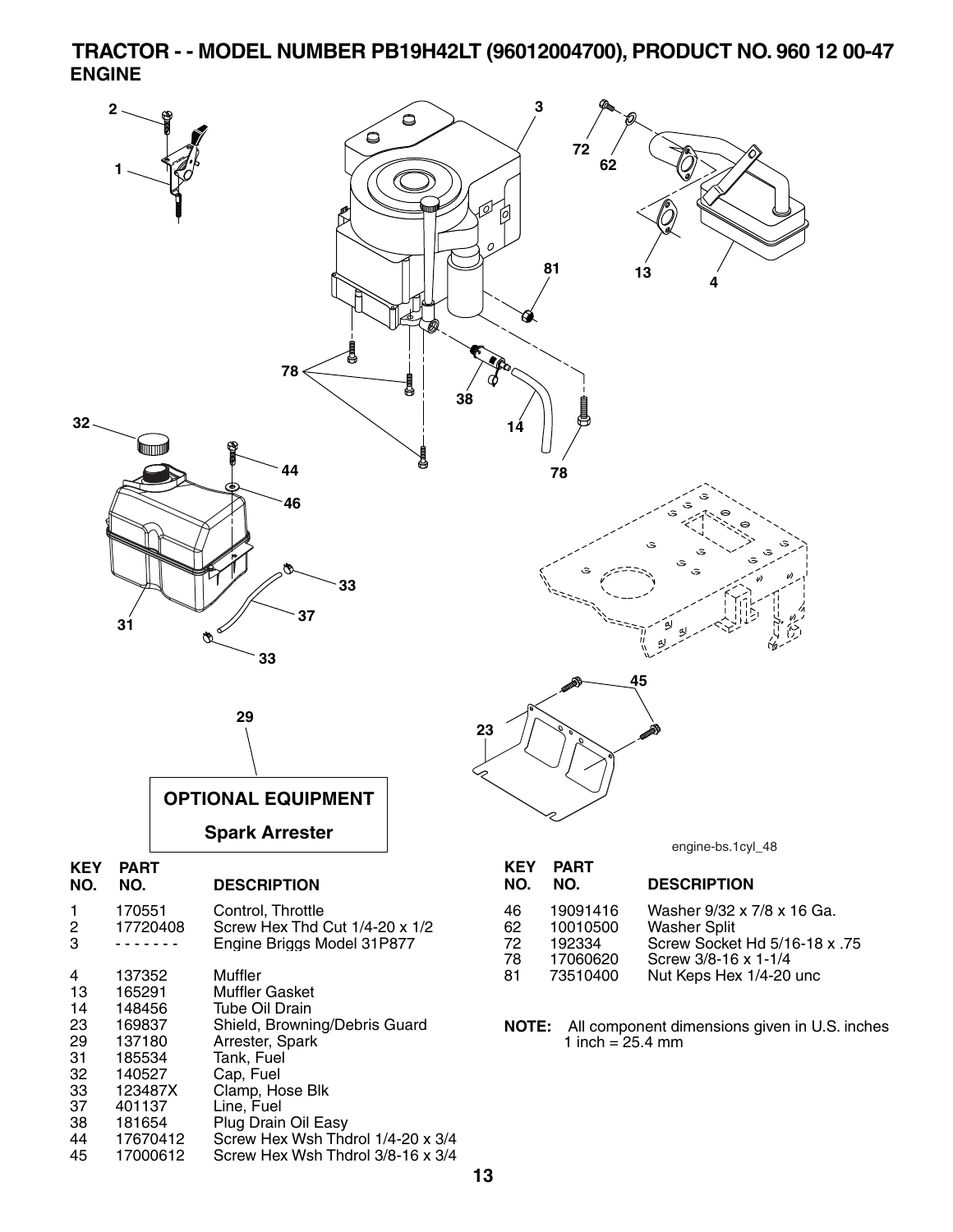**TRACTOR - - MODEL NUMBER PB19H42LT (96012004700), PRODUCT NO. 960 12 00-47 MOWER DECK** 

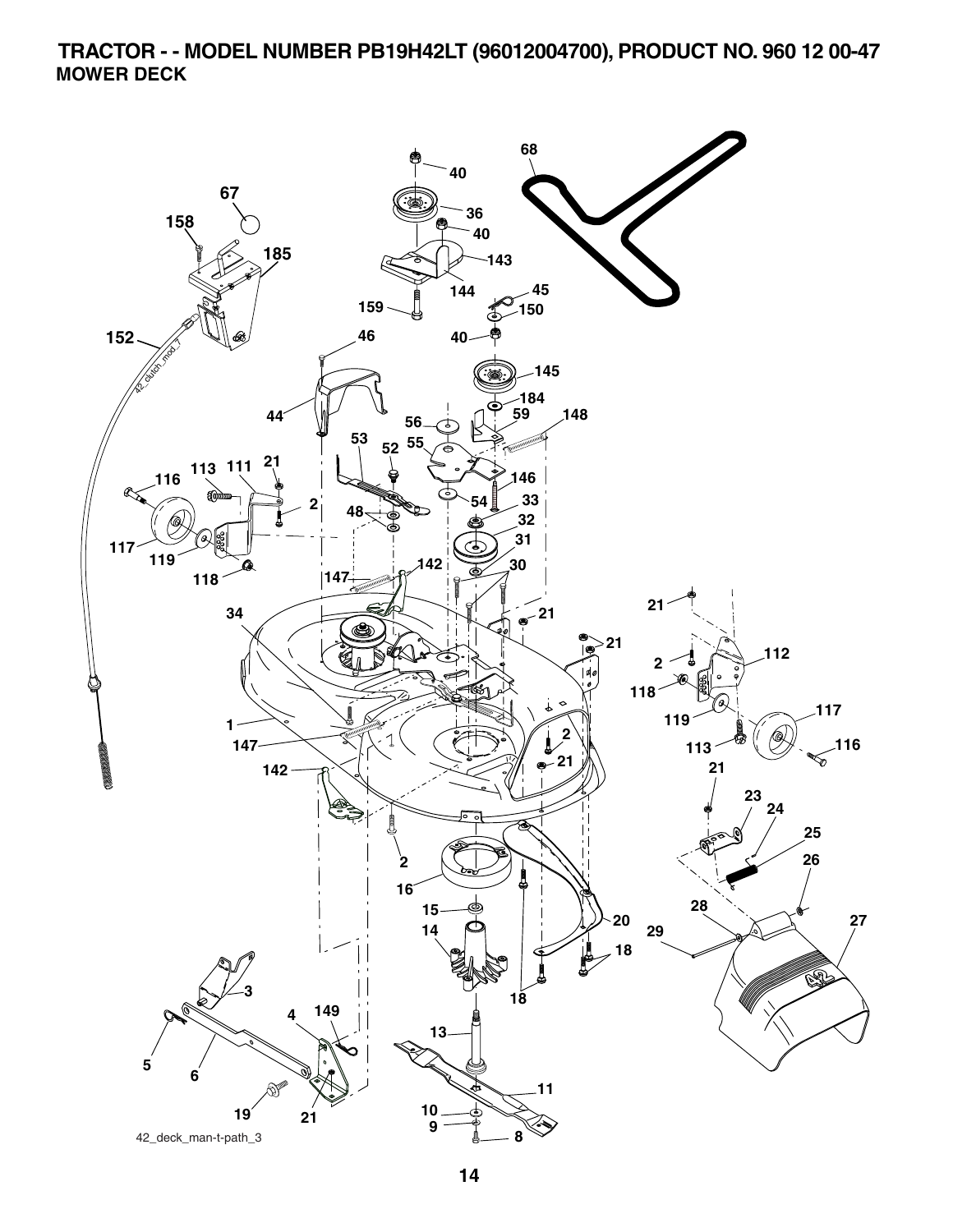# **TRACTOR - - MODEL NUMBER PB19H42LT (96012004700), PRODUCT NO. 960 12 00-47 MOWER DECK**

| <b>KEY</b><br>NO. | <b>PART</b><br>NO. | <b>DESCRIPTION</b>                   | <b>KEY</b><br>NO. | <b>PART</b><br>NO. | <b>DESCRIPTION</b>                                 |
|-------------------|--------------------|--------------------------------------|-------------------|--------------------|----------------------------------------------------|
| 1                 | 165892             | Mower Deck Assembly, 42"             | 56                | 122052X            | Spacer, Retainer                                   |
| 2                 | 72140506           | <b>Bolt</b>                          | 59                | 141043             | Guard TUV Idler                                    |
| 3                 | 138017             | Bracket Asm Fr. Sway Bar 3/42        | 67                | 106932X            | Knob Round                                         |
| 4                 | 165460             | Bracket Asm Deck 42" Sway Bar        | 68                | 144959             | V-Belt, 42" Mower                                  |
| 5                 | 4939M              | <b>Retainer Spring</b>               | 111               | 179292             | Bracket Asm. Whl Ga. LH                            |
| 6                 | 178024             | <b>Bar Sway Deck</b>                 | 112               | 179293             | Bracket Asm Whl Ga. RH                             |
| 8                 | 850857             | Bolt 3/8-24 x 1.25 Gr. 8 patched     | 113               | 17000510           | Screw 5/16-18                                      |
| 9                 | 10030600           | Washer, Lock                         | 116               | 4898H              | Bolt, Shoulder                                     |
| 10                | 140296             | Washer, Hardened                     | 117               | 188606             | Wheel, Gauge                                       |
|                   |                    | (The following Blades are available) | 118               | 73930600           | Nut Centerlock 3/8-16                              |
| 11                | 138971             | Blade Mower 42" Hi-Lift              | 119               | 19121414           | Washer 3/8 x 7/8 x 14 Ga.                          |
|                   |                    | (for bagging and discharging)        | 142               | 165890             | Arm Spring Brake Mower                             |
| - -               | 134149             | Blade, Mulching 42" Std              | 143               | 157109             | Bracket Arm Idler 42"                              |
|                   |                    | (for mulching mowers only)           | 144               | 173441             | Keeper Belt 42" Clutch Cable                       |
| $ -$              | 139775             | Blade Mulching 42" Premium           | 145               | 173437             | <b>Pulley Idler Flat</b>                           |
|                   |                    | (For better wear when mulching)      | 146               | 173443             | <b>Bolt Carriage Idler</b>                         |
| 13                | 137645             | Shaft Assembly, Mandrel, Vented      | 147               | 131335             | <b>Spring Extension</b>                            |
| 14                | 128774             | Housing, Mandrel, Vented             | 148               | 169022             | Spring Return Idler                                |
| 15                | 110485X            | Bearing, Ball, Mandrel               | 149               | 165898             | <b>Retainer Spring Yellow</b>                      |
| 16                | 174493             | Stripper, Mandrel Deck               | 150<br>152        | 19091210<br>169676 | Washer 9/32 x 3/4 x 10 Ga.                         |
| 18                | 72140505           | Bolt, Carriage 5/16-18 x 5/8         | 158               | 17720408           | Clutch Cable 42"<br>Screw Hex Thd Cut 1/4-20 x 1/2 |
| 19<br>20          | 132827             | Bolt, Shoulder                       | 159               | 72140614           | Bolt Rdhd Sqn 3/8-16 unc x 1-3/4                   |
| 21                | 159770<br>73680500 | Baffle, Vortex<br>Nut                | 184               | 19131410           | Washer 13/32 x 7/8 x 10 Ga.                        |
| 23                | 177563             | Bracket, Deflector Mower 42"         | 185               | 188234             | Head Asm Cable Clutch                              |
| 24                | 105304X            | Cap, Sleeve 80 x 112 Blk Mower       | $\sim$            | 130794             | Mandrel Assembly (Includes Hous-                   |
| 25                | 123713X            | Spring, Torsion, Deflector 2 52      |                   |                    | ing Shaft and Shaft Hardware Only                  |
| 26                | 110452X            | Nut, Push Phos & Oil                 |                   |                    | - Pulley Not Included)                             |
| 27                |                    | 130968X428 Shield, Deflector 42" Blk | $\sim$ $\sim$     | 172559             | Replacement Mower, Complete                        |
| 28                | 19111016           | Washer 11/32 x 5/8 x 16 Ga.          |                   |                    | (Std. deck-Order seperately gauge                  |
| 29                | 131491             | Rod, Hinge 42" 6 75 W/G              |                   |                    | wheel componants Key Nos. 116-                     |
| 30                | 173984             | <b>Screw Thdrol</b>                  |                   |                    | 119)                                               |
| 31                | 187690             | Washer, Spacer Mower Vented          |                   |                    |                                                    |
| 32                | 173436             | Pulley, Mandrel                      |                   |                    |                                                    |
| 33                | 178342             | Nut, Toplock                         |                   |                    |                                                    |
| 34                | 72110612           | Bolt Carr SH 3/8-16 x 1-1/2 Gr.5     |                   |                    |                                                    |
| 36                | 173438             | Pulley, Idler, Flat                  |                   |                    |                                                    |
| 40                | 73900600           | Nut Lock 3/8-16                      |                   |                    |                                                    |
| 44                | 140088             | Guard, Mandrel, LH                   |                   |                    |                                                    |
| 45                | 4497H              | Retainer                             |                   |                    |                                                    |
| 46                | 137729             | Screw, Thdrol 1/4-20 x 5/8 T         |                   |                    |                                                    |
| 48                | 133944             | Washer, Hardened                     |                   |                    |                                                    |
| 52                | 139888             | Bolt, Shoulder 5/16-18 unc           |                   |                    |                                                    |
| 53                | 184907             | Arm Assembly, Pad, Brake             |                   |                    |                                                    |
| 54                | 178515             | Washer, Hardened                     |                   |                    |                                                    |
| 55                | 155046             | Arm, Idler                           |                   |                    |                                                    |

**NOTE:** All component dimensions given in U.S. inches 1 inch = 25.4 mm